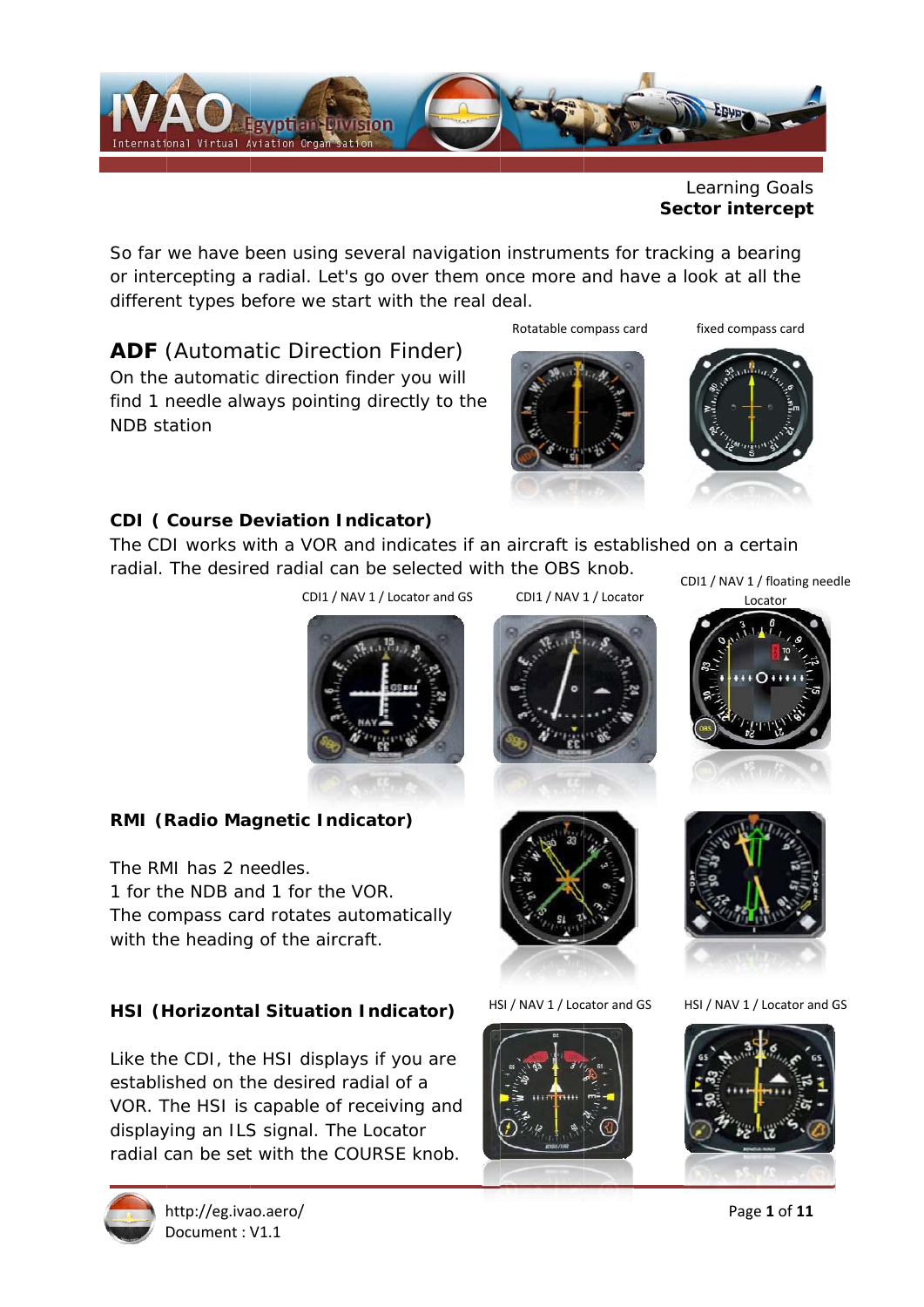Oki we have gone over the various instruments. Now let's see how to use them properly.

## **Intercept a RADIAL**

To fly a radial in a Boeing 737 or other aircraft, you must forget about your FMC. You cannot program a radial into a FMC.

Let's assume we are flying on a heading 360 to the North and we receive the instruction:

### "From present heading, intercept the 270 inbound radial of CVO VOR".



First, we must set the NAV1 to the correct frequency of CVO, which is 115.20

Then we use the Course selector to indicate what radial we want to fly. As we know now, you must fly R-270 inbound but that is not your ultimate heading.

We do the math for the inbound course:  $270-180 = 090$  degrees So vou have to adjust the course selector to 090 degrees.

Switch on the LOC and your aircraft will then track the correct radial

You see that this is not too difficult. You only need to think carefully and have everything set correctly.

- $\checkmark$  NAV1 radio tuned to VOR
- ← COURSE set correctly
- $\checkmark$  LOC activated

Just always remember the following rules for setting your COURSE:

An inbound radial is always flown with the course set to the opposite heading. An outbound radial is always flown with the course set to the given heading

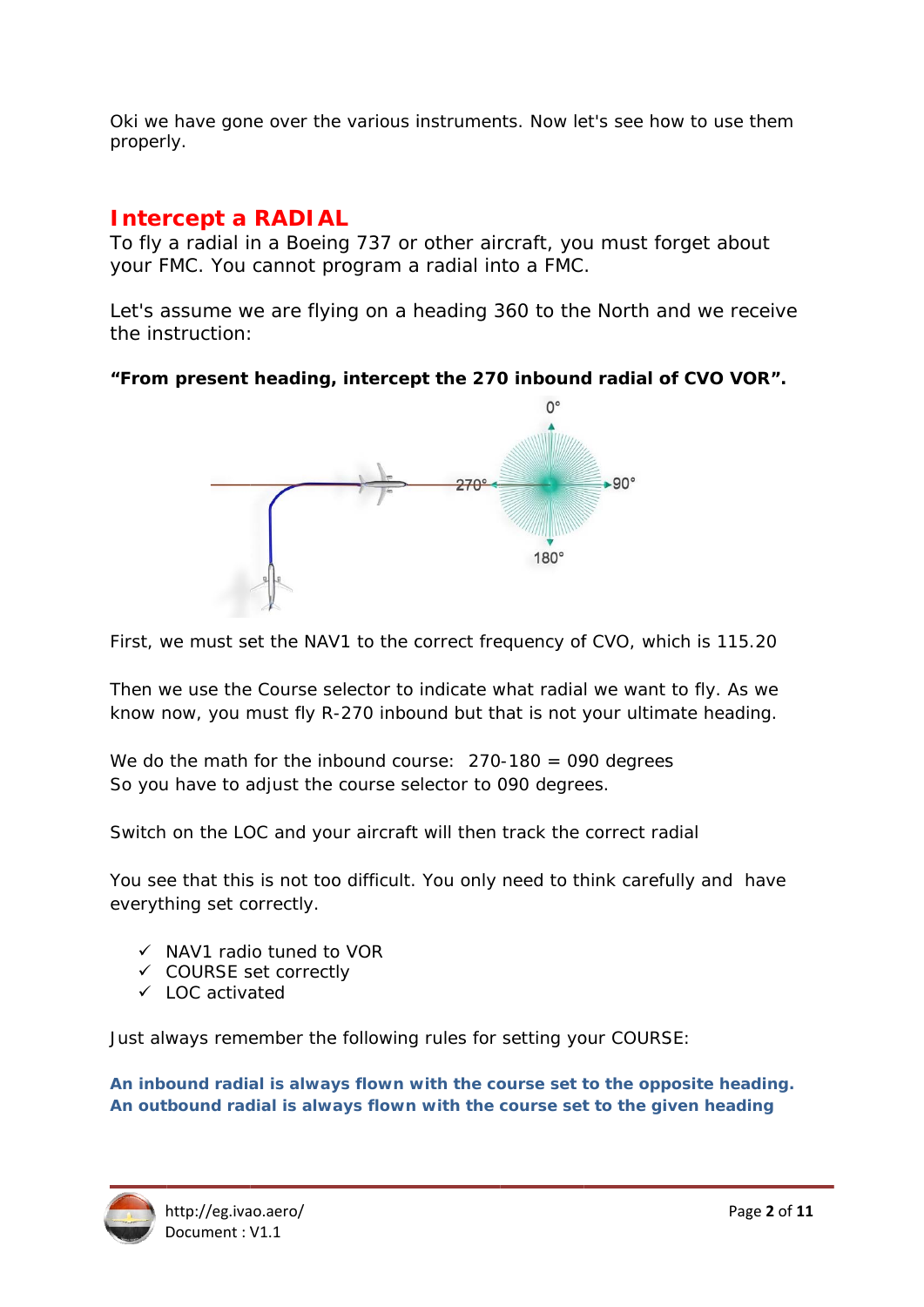# **INTERCEPTING RADIALS INBOUND**

Now we delve a little deeper into the correct way to intercept a radial. The way we have just flown it, is not really the correct way of a (good) intercept. We went from 360 degrees and then made the turn to 90 degrees (to CVO VOR).

The proper way is to start a short turn before intercepting depending on the amount of degrees that you should rotate your plane.

In the above example, we should have turned first 45 degrees to the right and then activate the LOC to intercept CVO. All this is done in order NOT to overshoot the radial

There are in total 4 sectors from which you have to decide how to make the proper INBOUND radial intercept. This means that you have to look very closely to your position in relation to the station.



Lets go over the sectors step by step and see how to approach this

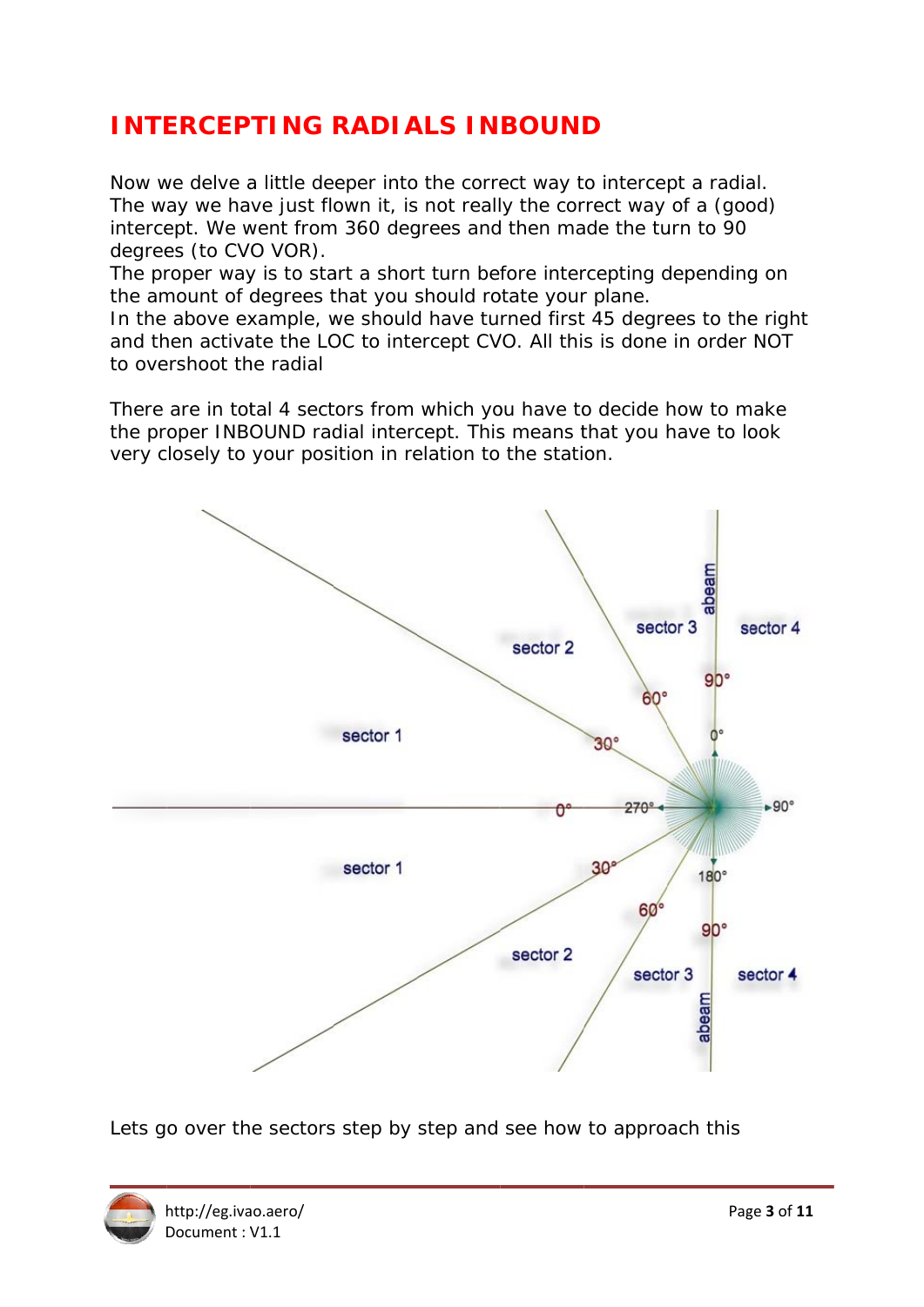## • Sector 1 intercept

Less than 30 degrees : 45 degrees intercept



In this example we are flying somewhere in sector 1

Make sure your course is set to 270-180=090

step 1: position your aircraft in such way that you are intercepting the radial with an angle of 45°

NOTE: How do you know in which sector you are? Set your NAV2 to CVO and monitor your QDR !!

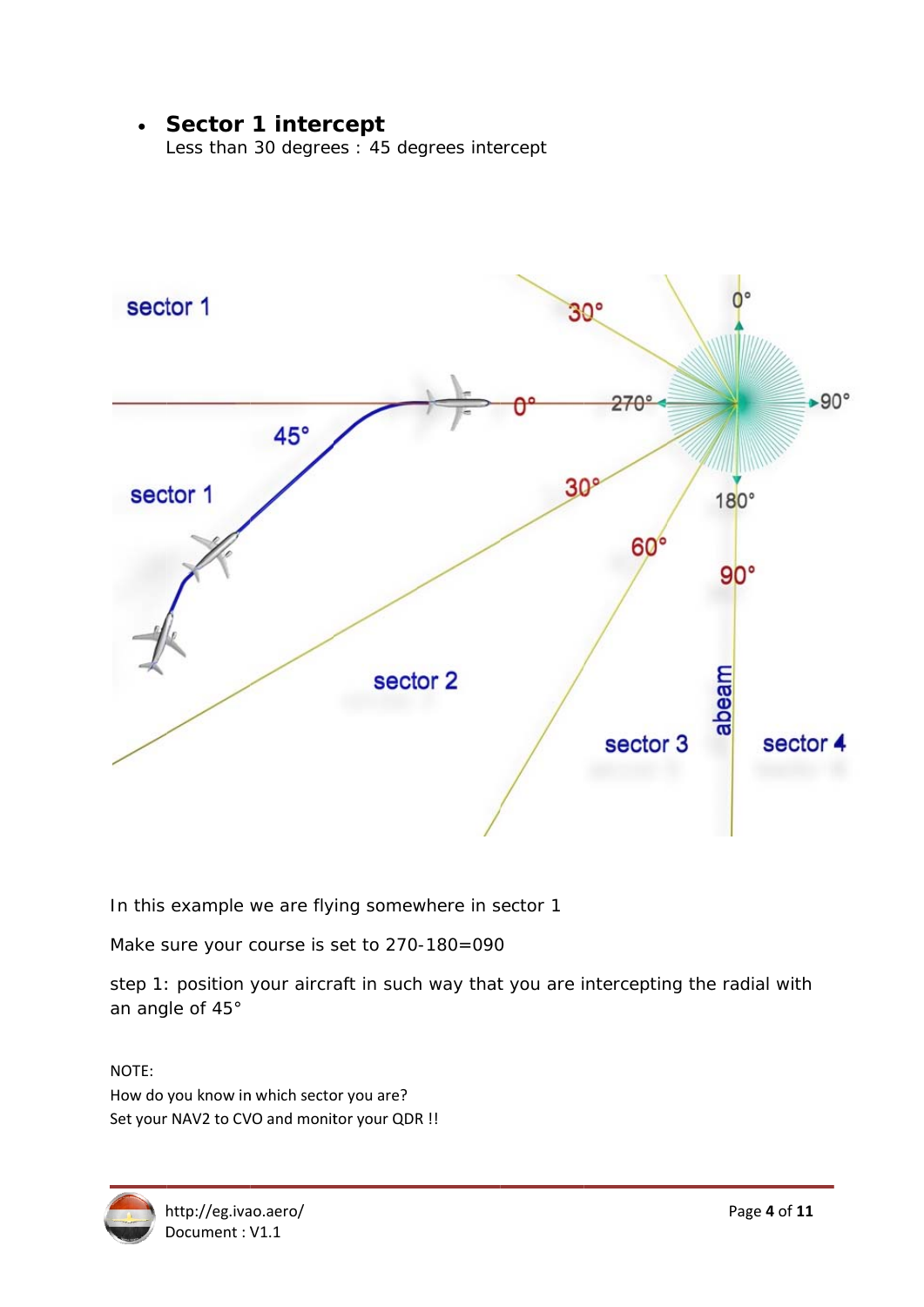## • Sector 2 intercept

Within 30 and 60 degrees: 90 degrees until you reach Sector 1 and then 45 degrees to intercept.



In this example we are flying somewhere in sector 2

Make sure your course is set to 270-180=090

Make sure your course is set to 270-180=090<br>**step 1**: position your aircraft in such way that you are flying perpendicular to the radial. This means in our example you need to fly heading 360 until you reach sector 1

step 2: Once you reached sector 1 follow the rules for the sector 1 intercept. which means: turn right with  $45^\circ$  for the intercept.

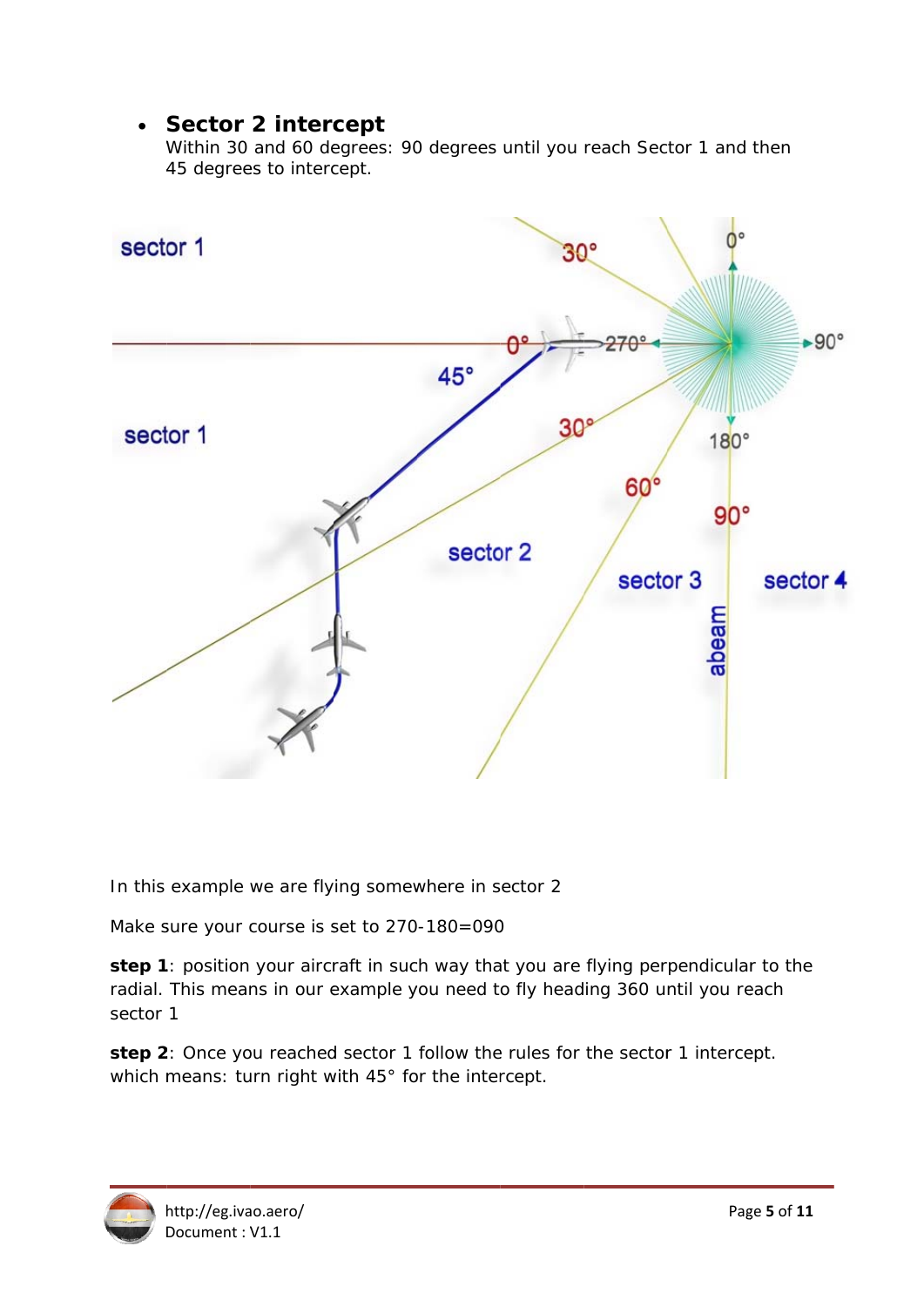## • Sector 3 intercept

Between 60 and 90 degrees: fly reciprocal / parallel for 2 minutes .. then you look to see if you are in Sector 1 or 2 is .. and act accordingly.



In this example we are flying somewhere in sector 3

Make sure your course is set to 270-180=090

Make sure your course is set to 270-180=090<br>Now this is a bit more tricky cause we are so close to the VOR. We need to create some distance for the final intercept. Now this is a bit more tricky cause we are so close to the VOR. We need to<br>create some distance for the final intercept.<br>**step 1**: Turn your aircraft to the opposite direction of the inbound course. Fly

Parallel (away from the station). Once you completed this turn, start timing for 2 minutes and check if you have reached sector 2. If not? continue your heading until you do reach sector 2.

step 2: Once you reached sector 2 follow the rules for the sector 2 and make the turn perpendicular to the radial. This means in our example you need to fly heading 360 until you reach sector 1 turn perpendicular to the radial. This means in our example you need to fly<br>heading 360 until you reach sector 1<br>**step 3**: Once you reached sector 1 follow the rules for the sector 1 intercept.

which means in our example: turn right with  $45^{\circ}$  for the intercept.

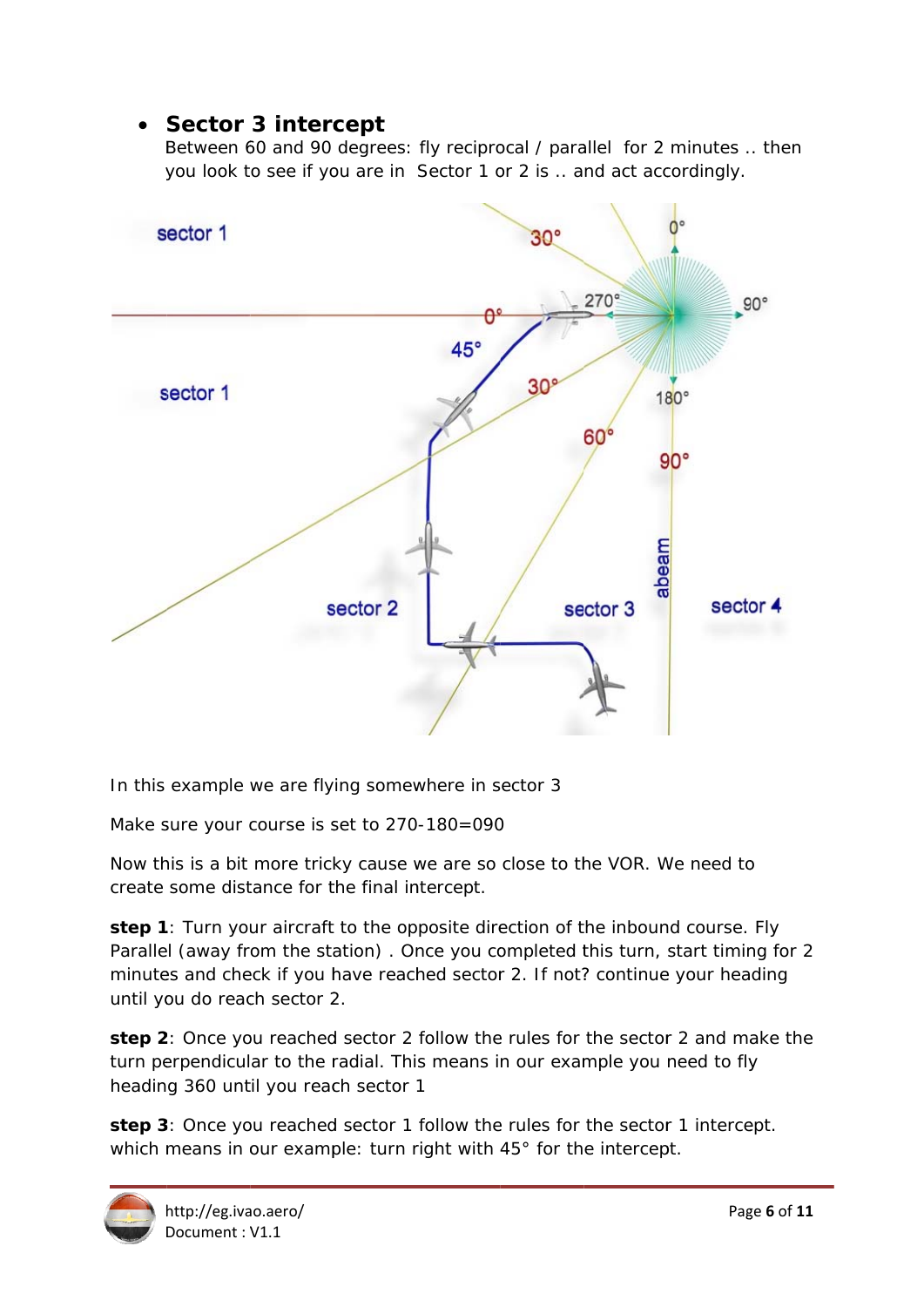## • Sector 4 intercept

more than 90 degrees: reciprocal / parallel till abeam station .. timing than for 3 minutes .. look at situation to see whether you are in Sector 1 or 2... and act accordingly.



step 1: Turn your aircraft to the opposite direction of the inbound course. Fly Parallel (away from the station) heading 270.

step 2: Start timing for 3 minutes once you are ABEAM of the station (you reached the very edge of sector 3). After 3 minutes, check if you have reached sector 2. If not? (you are still in sector 3) continue your present heading until you do reach sector 2.

step 3: Once you reached sector 2 follow the rules for the sector 2 and make the turn perpendicular to the radial. This means in our example you need to fly heading 360 until you reach sector 1

step 4: Once you reached sector 1 follow the rules for the sector 1 intercept. which means in our example: turn right with 45° for the intercept.

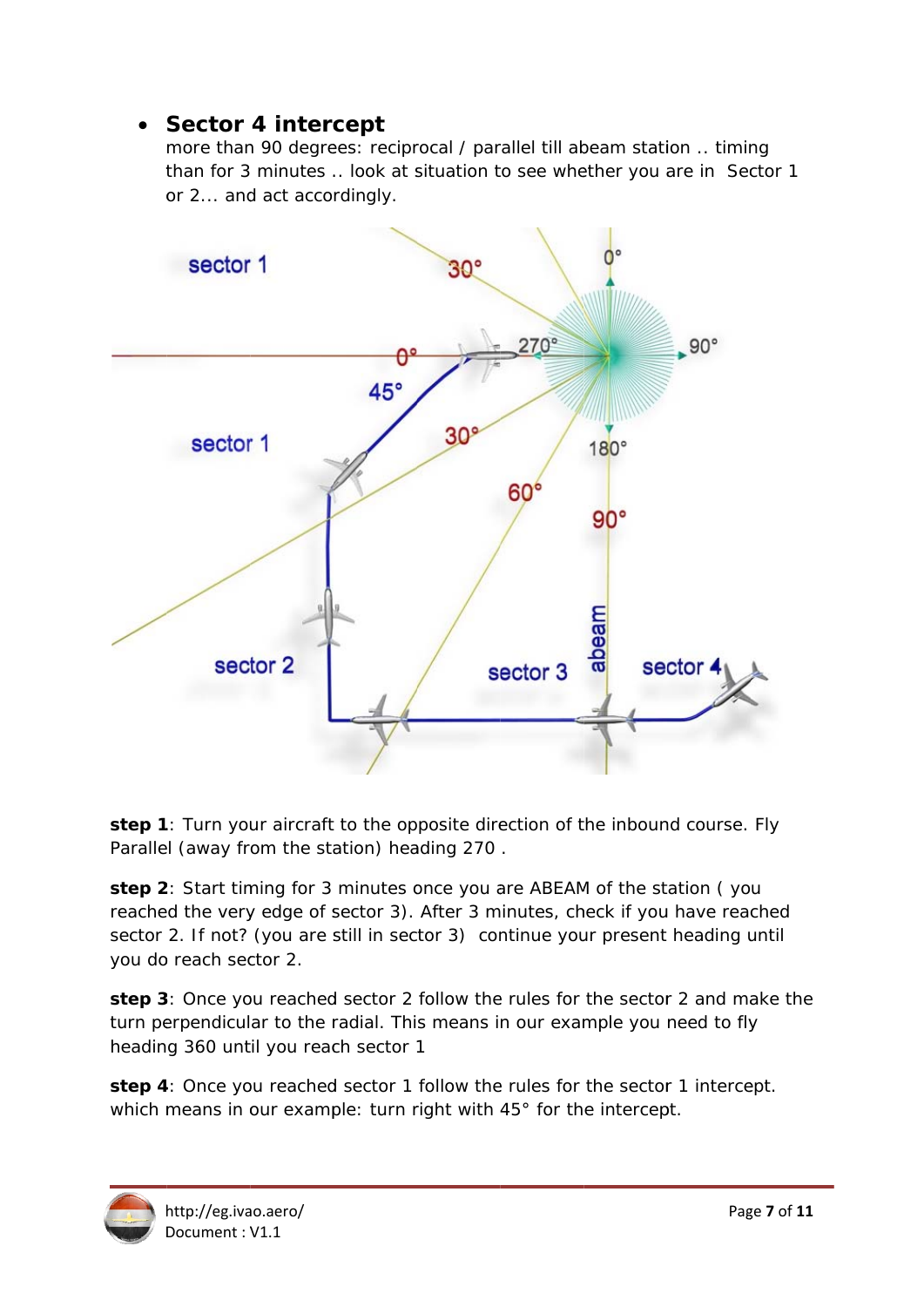# **INTERCEPTING RADIALS OUTBOUND**

There are in total 2 sectors from which you have to decide how to make the proper OUTBOUND radial intercept. This means that you have to look very closely to your position in relation to the station.

## **Sector 1 intercept**

You are on the outbound side of the VOR.



step 1: position your aircraft in such way that you are intercepting the radial with an angle of 45°

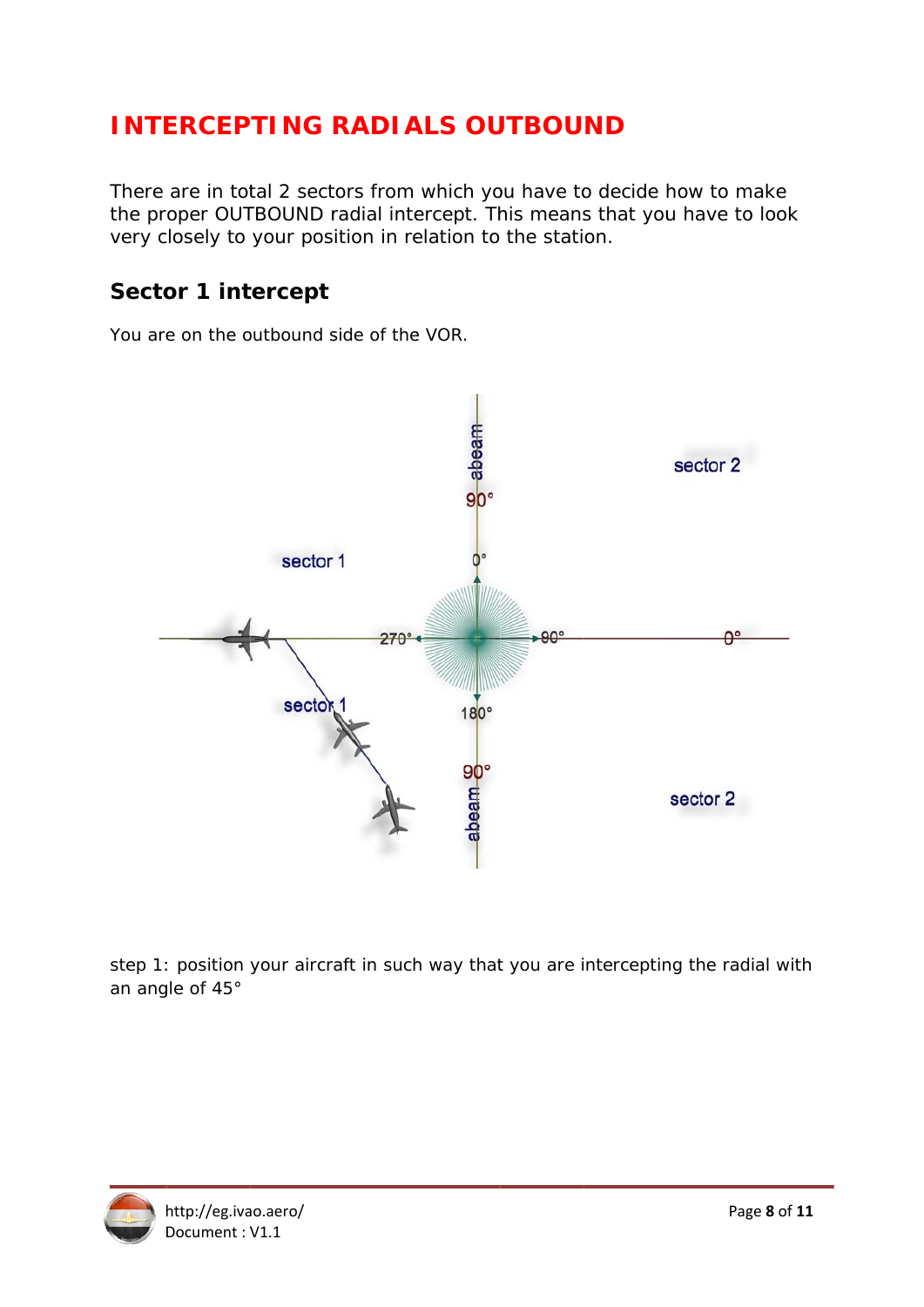## **Sector 2 intercept**

You are on the inbound side of the VOR.



step 1: Turn your aircraft in such a way that you will fly parallel to the outbound course

step 2: Once passed the abeam point of the VOR intercept the radial with an angle of 45°

## RADIO COMMUNICATION, no misunderstanding

The last thing I would like to deal with is the communication within IVAO.

#### MSR606, left heading 270 and intercept radial 316 CVO.

Now we have a problem because is it Inbound or Outbound?

In the real world, there is an unwritten rule that says when there is no Inbound or Outbound mentioned by the ATC, then it is always the Outbound course. Again it is not a law and so it is good practice to ask the ATC whether the radial should be flown Inbound or Outbound.

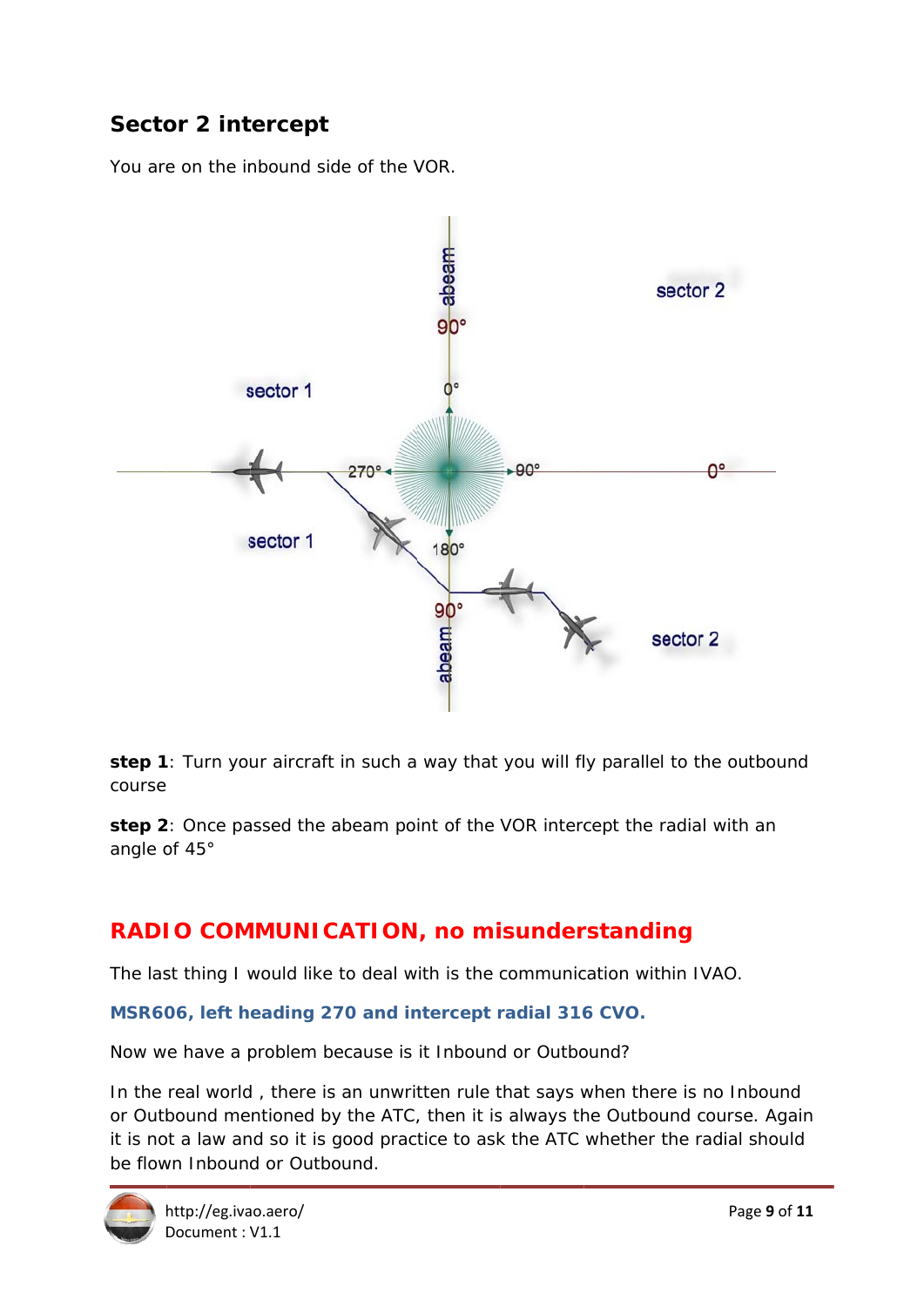## **Intercept from INBOUND to OUTBOUND**



$$
r = \frac{v^2}{g * tan(\phi)}
$$

with:

| $r =$ radius              | [m]                          |
|---------------------------|------------------------------|
| $v = speed$               | [m/s]                        |
| $q = 9.81$                | $\left[\frac{m}{s^2}\right]$ |
| $\varphi$ = angle of bank | $\vert$ $\circ$ $\vert$      |

#### example:

| our groundspeed<br>with $1nm/h = 1.852$ km/h | $v = 250$ knots<br>$v = 463$ km/h<br>$v = 128.6$ m/s |
|----------------------------------------------|------------------------------------------------------|
| gravity constant                             | $q = 9.81 \text{ m/s2}$                              |
| Angle of bank                                | $\phi = 25$ °                                        |
| will result in a radius of:                  | $r = 3.6$ km<br>$r = 1.9$ nm                         |

so....in this case we would need to start our turn 2 nm from the VOR